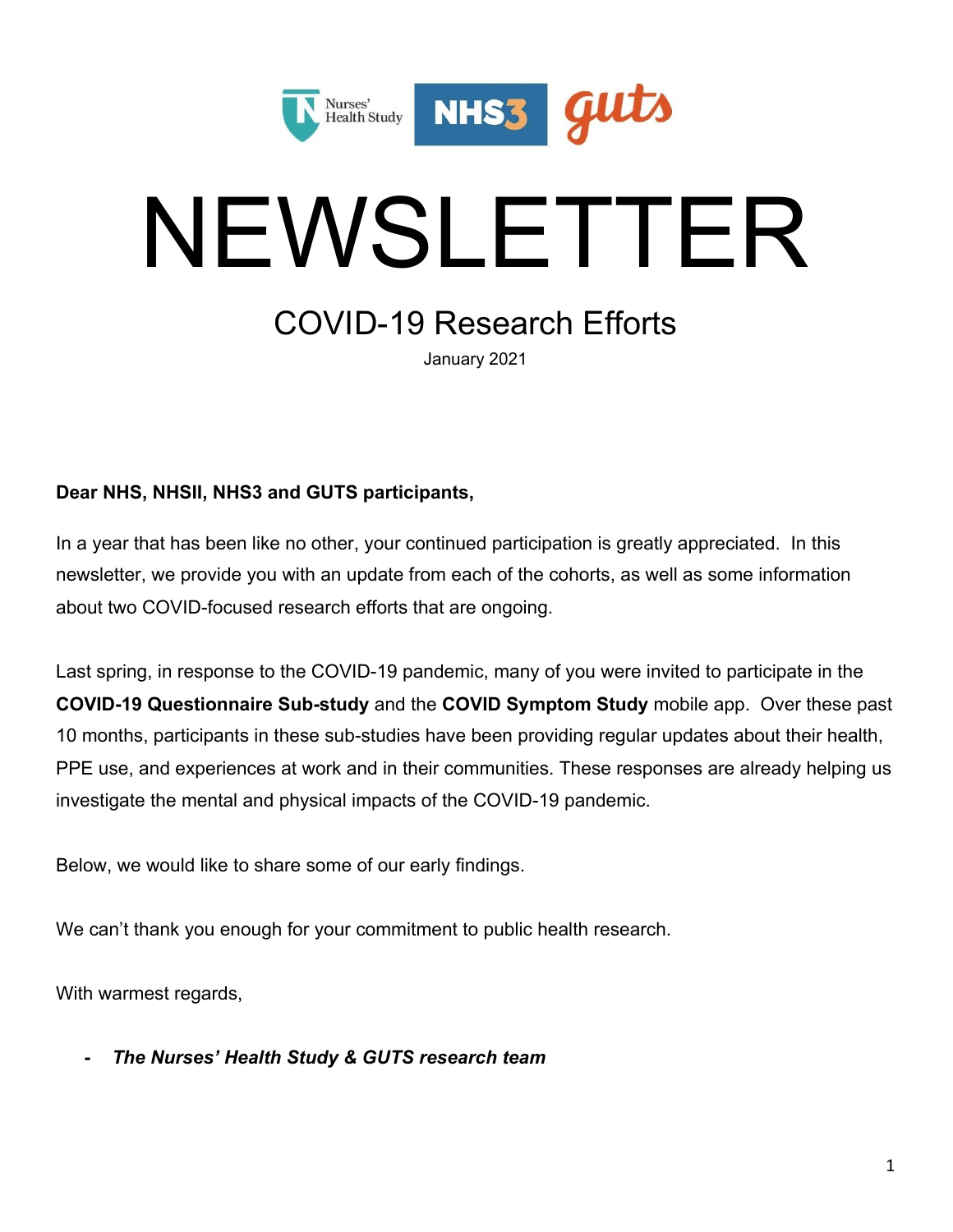## **COVID Questionnaire Substudy**

## *By the numbers*

The **COVID Questionnaire Substudy** includes more than 57,000 participants from across three cohorts (39,137 NHSII, 11,976 NHS3, and 6,508 GUTS). Of these 57,000 participants, approximately 40% reported working as an active healthcare worker during the pandemic. Most participants reported living with at least one other person, including partners/spouses, other adult family members, and children.



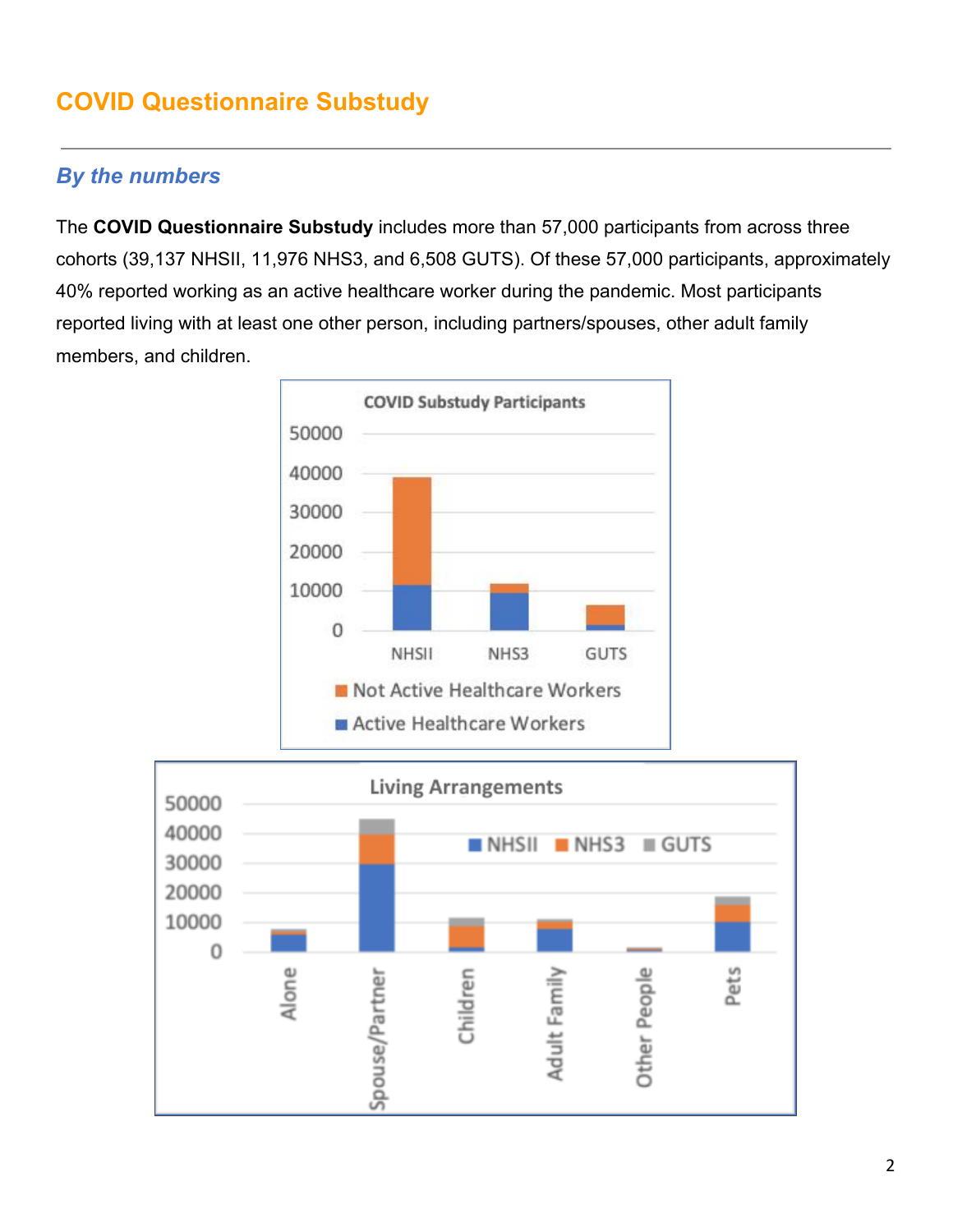In the spring of 2020, **COVID Questionnaire Substudy** participants were living throughout the country, with at least forty participants in every US state and the District of Columbia. This has given us a unique opportunity to see how individuals in different parts of the country have experienced the pandemic.



In the early months of the pandemic, when testing was especially hard to come by, we also looked to see how many of the 57,000 **COVID Questionnaire Substudy** participants may have experienced COVID-19, but because of a lack of testing were unable to confirm a diagnosis. Using responses from our questionnaires, we were able to estimate that approximately 4% of **COVID Questionnaire Sub-study** participants were likely to have already experienced COVID-19 infection in early in the spring of 2020.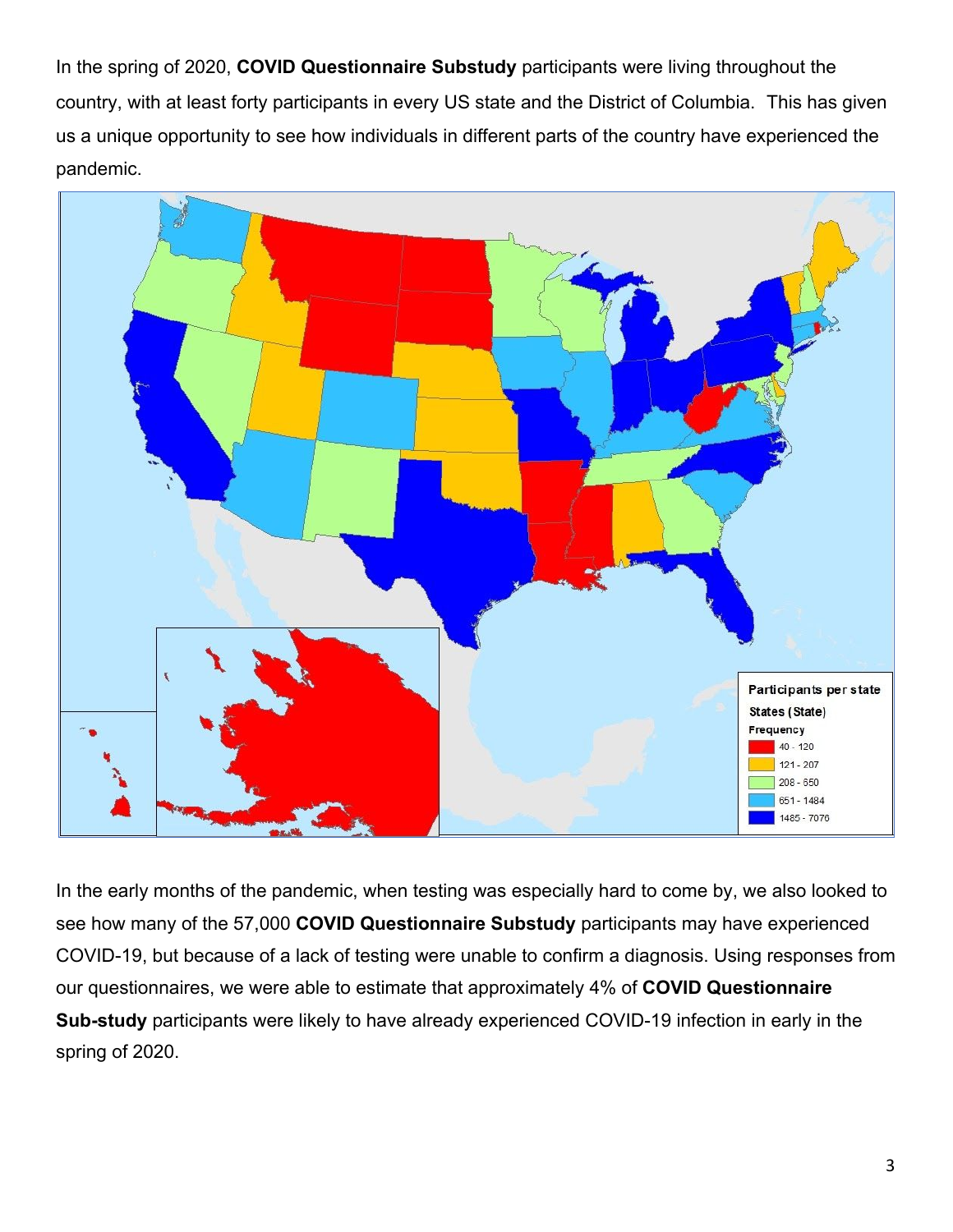

## *In your own words*

We'd like to thank **COVID Questionnaire Substudy** participants who have taken the time to provide comments. Your input helps us to improve future questionnaires and investigate topics that are important to you.

Below are a few comments from participants, reprinted here with permission.

*"Thank you for continuing with this work. Answering the questions this morning helped me see that my mental state has declined a bit and I am more anxious more often than I was previously. That helps me know to take better care of myself & use some healthy coping tools."*

*- L.M.*

*"Work has been tough, but my colleagues and I are getting through this together!" - M. O.*

*"While I understand why we could not gather as a family after my grandfather died in April 2020, it makes me sad that there wasn't the large gathering and celebration of*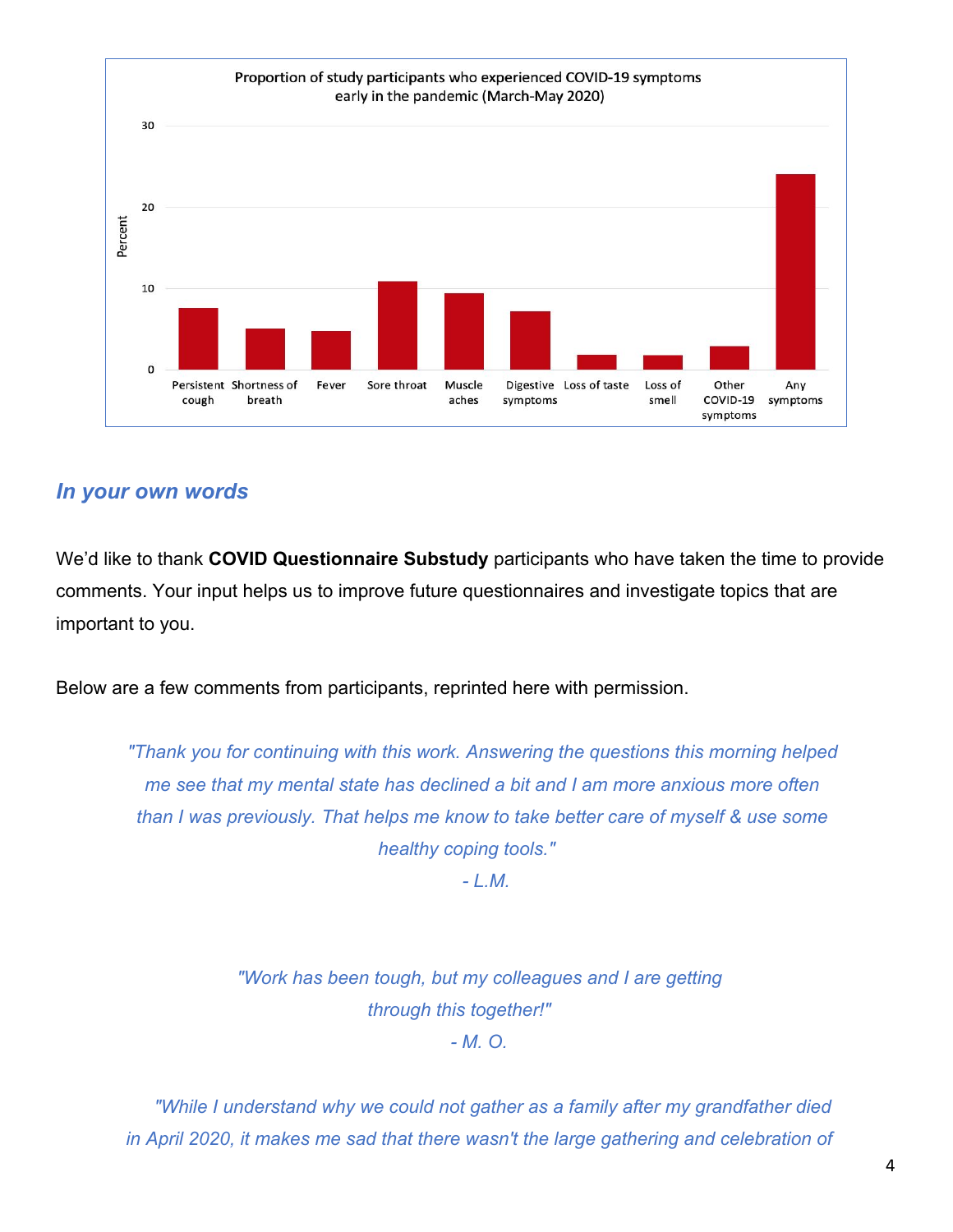*his life that otherwise would have occurred. He was part of this world for 96 years and just quietly passed away without the world even seeming to notice."*

*- L.D.*

## **COVID Symptom Study - Smartphone Application**

## **By the numbers**



Over 4 million people in the United States, the United Kingdom, and Sweden have contributed critical real-time information to the **COVID Symptom Study**, including 20,286 participants from NHS and GUTS. Several important analyses have already been published using the app data, the findings of which we detail below.

If you are interested in participating, it is not too late to download the [COVID Symptom app](https://covid.joinzoe.com/us-2) and register with the same email from which you receive NHS updates. Now more than ever, as the pandemic continues to sweep the country, we need our participants to continue logging in. To get started, go to the Apple or Google app store and download [COVID Symptom app](https://covid.joinzoe.com/us-2). If you have specific questions about the app, including help with downloads, contact us at [predict@mgh.harvard.edu.](mailto:predict@mgh.harvard.edu)

## **Findings from the COVID Research Studies**

#### **Using self-reported symptom data to predict COVID-19**

The **COVID Symptom Study** was one of the first to report that loss of taste and smell, in addition to fever and a new persistent cough, could be important symptoms of COVID-19. As reported in *[Nature](https://www.nature.com/articles/s41591-020-0916-2) [Medicine](https://www.nature.com/articles/s41591-020-0916-2)*, data from 2,618,862 app study participants was used to predict that over 17% of the study group had COVID-19, based on their symptoms. See coverage in the [New York Times](https://www.nytimes.com/2020/05/11/health/coronavirus-symptoms-app.html).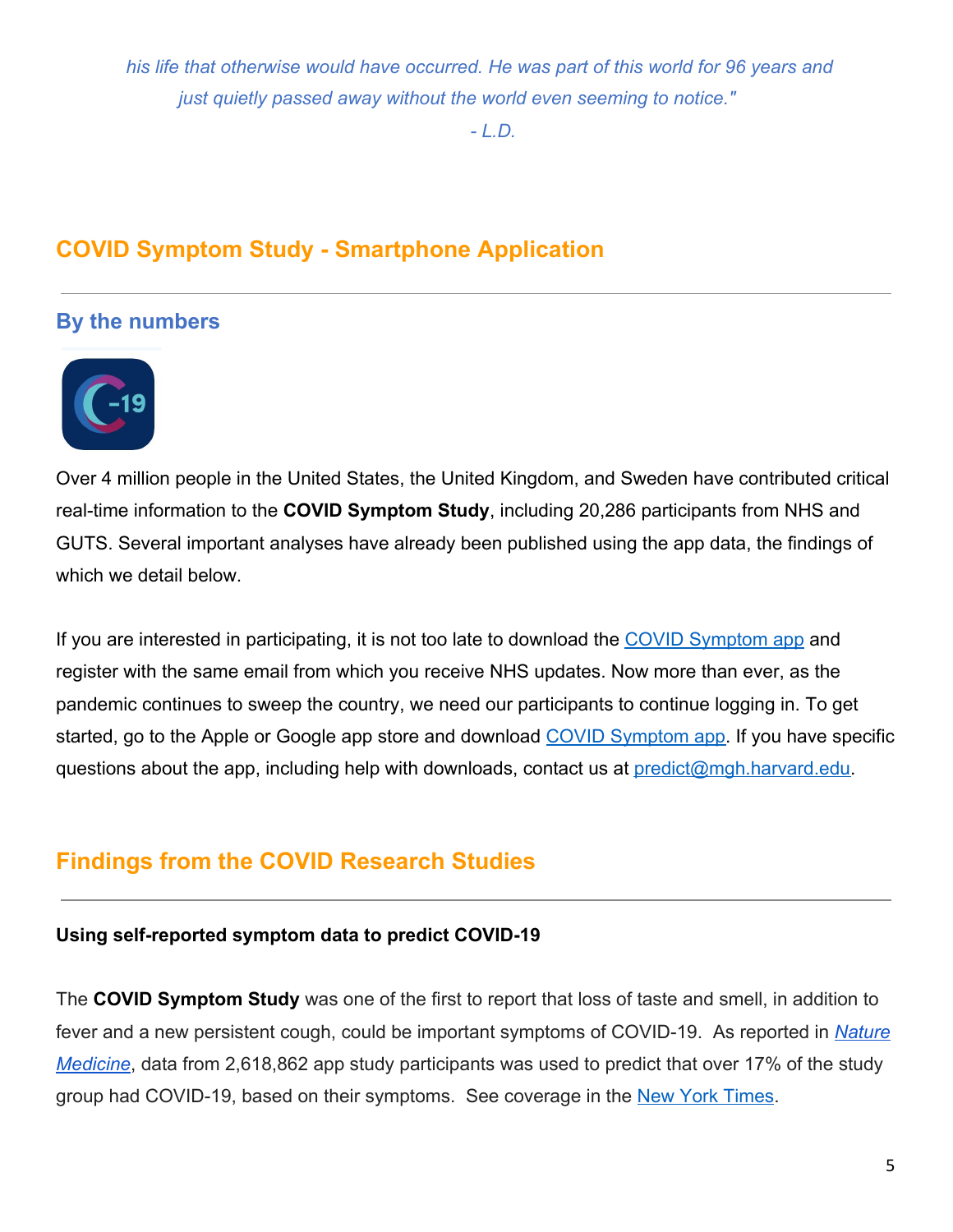#### **Risk of COVID-19 among front-line healthcare workers**

In *[the](https://www.thelancet.com/journals/lanpub/article/PIIS2468-2667(20)30164-X/fulltext) [Lancet Public Health](https://www.thelancet.com/journals/lanpub/article/PIIS2468-2667(20)30164-X/fulltext)*[,](https://www.thelancet.com/journals/lanpub/article/PIIS2468-2667(20)30164-X/fulltext) we reported that front-line healthcare workers (many of whom were members of NHS cohorts or GUTS) were over eleven times more likely to report a positive COVID-19 test than members of the general population. After adjusting for the fact that healthcare workers were more likely to have access to testing, front-line healthcare workers were still over three times more likely to report a positive test. Risks were the highest among front-line healthcare workers of color, among those without adequate access to personal protective equipment, and among those who had exposure to patients with suspected or documented COVID-19. See coverage in [Well and Good.](https://www.wellandgood.com/health-care-workers-of-color-coronavirus/amp/)

#### **Risk of COVID-19 among individuals with cancer**

In *[The Oncologist](https://theoncologist.onlinelibrary.wiley.com/doi/10.1634/theoncologist.2020-0572)*, we reported that individuals living with cancer had a 60% increased risk of COVID-19 compared to those free of cancer. Those being treated with chemotherapy or immunotherapy had a risk of COVID-19 that was twice as high as individuals from the general population. Individuals living with cancer were also more likely to be hospitalized for COVID-19 compared to individuals free of cancer.

## **Updates from the Cohorts**



We are happy to announce that we recently received funding from the National Institutes of Health to collect biological samples from GUTS and NHS3 participants over the next three years. In addition, the **Microbiome in Nurses (Micro-N)** study to collect stool and saliva samples from NHS II participants is back underway. We hope if you are contacted you will agree to participate in these important efforts.

We will be sending the **NHS and NHSII questionnaire in June of 2021**. Be on the lookout in your mailbox or email. To report name or address changes, please go to [www.nurseshealthstudy.org](http://www.nurseshealthstudy.org/).